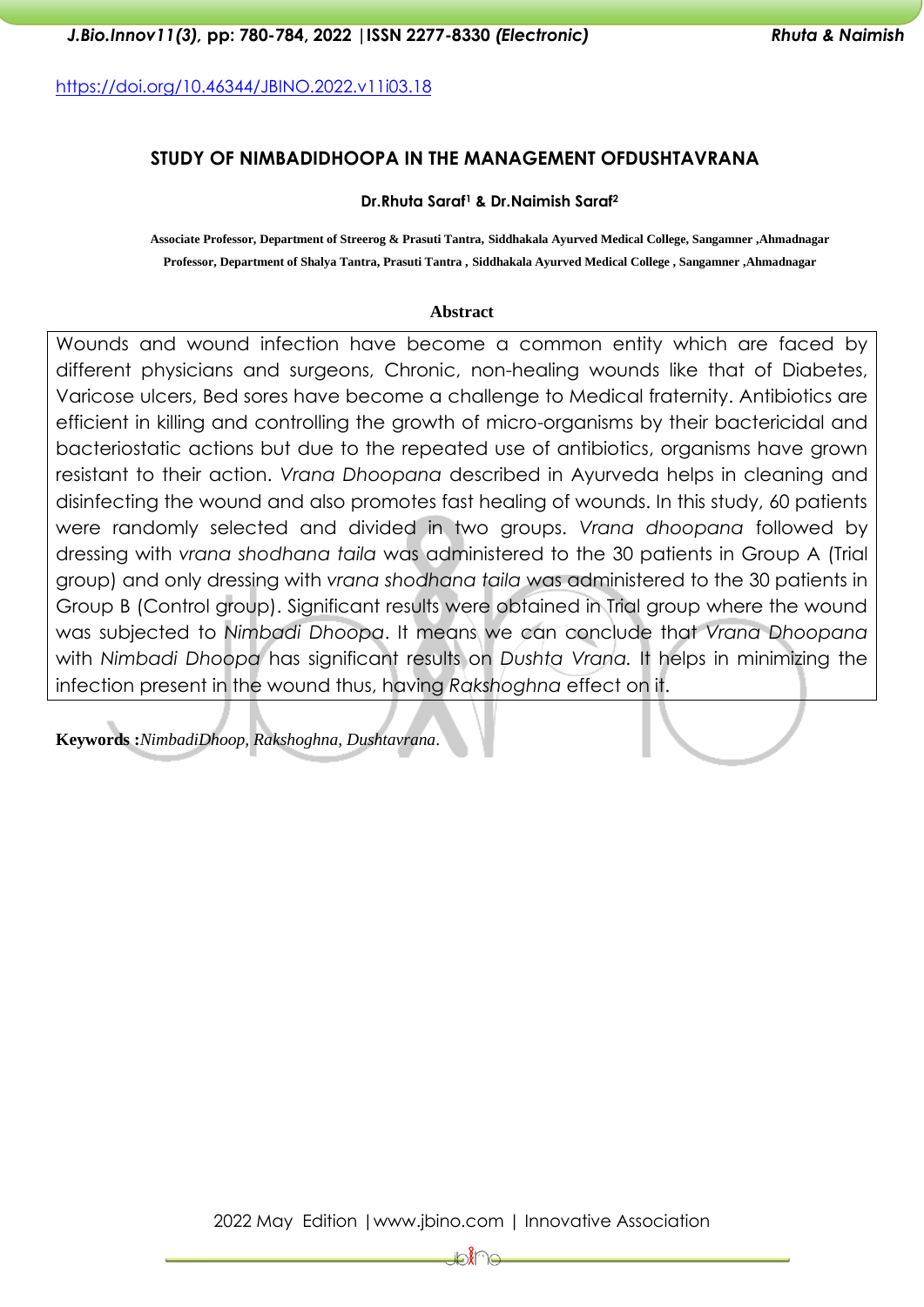# **Additional Information : PRACTICAL PROBLEMS FACED DURING THE STUDY**

- i) Since the *Dhoopana* box was made up of wood, it was heavy thus becoming difficult to handle.
- ii) There wasn't enough oxygen supply to *Sharava Samputa* i.e. the combustion chamber. Hence, single *Sharava*was used which was introduced directly into the *Dhoopana* box.
- iii) *Dhoopa* sticks were prepared for the purpose of *Kriya Soukarya* but they failed to produce enough *Dhooma* required for *Dhoopana.*
- iv) Some patients experienced local irritation at the site of the wound after *Dhoopana karma*.

### **Citation :**

**Introduction :** Wound i.e. *Vranas* are considered to be the primary pathology in the field of Surgery. Chronic nonhealing wounds that are common now-adays have become a challenge toe he medical fraternity. Growth of microorganisms and secondary infections in the wounds have led to the over use of antibiotics, Due to this, we get resistant strains of micro-organisms which make the use of antibotics futile. The problem of non-healing, infected wounds also has solutions that have been described long back by our Acharyas. One such soluton is *Dhoopana* of infected wounds.

The word *'Dhoopana'* means fumigation. The process of *'Vrana Dhoopana'* involves fumigation of infected wounds by medicinal drugs. These drugs the properties of cleaning and disinfecting the infected wounds thereby, promoting their fast healing by reducing symptoms like *Srava*(discharge), *Vedana* (pain*), Durgandhi*(foul smell) etc. which indicate state of infection in *Vrana*.

Methods : Effect of *NimbadiDhoopa*on *Dushtavarana* was assessed by study in the patients with *Dushtavrana*(infected wound). For this purpose clinical study was carried out mainly into following phases –

- ➢ Preparation of Dhoopana box and combustion chamber.
- ➢ Selection of patients.
- $\triangleright$  Clinical trials.
- ➢ Assessment of wound.

For present clinical study 60 patients of *ShakhagataDushtaVrana* were selected from O.P.D. and I.P.D. department of Shalyatantra of college. These patients were selected irrespective of their age, sex, religion, educational, marital and socioeconomic status. Detail history of all patients was obtained as per prepared proforma, Routine investigations were done like haemogram, urine routine, B.S.L. random, and others as re uired.

- Group a (Trial Group / *NimbadiDhoopa*) *NimbadiDhoopa* done for 15 minutes prior to *vrana karma.Vrana Karma* done with *Vranashodhana*taila.
- Group B (Control Group / *Vranashodhantaila*) – *Vrana Karma* done with *VranaShodhanataila.*

In both the groups, wound was cleaned with betadine prior to *Vrana karma.*

## **Inclusion criteria** –

- Diabetic wounds
- Non healing ulcers

2022 May Edition |www.jbino.com | Innovative Association

⊯a≹r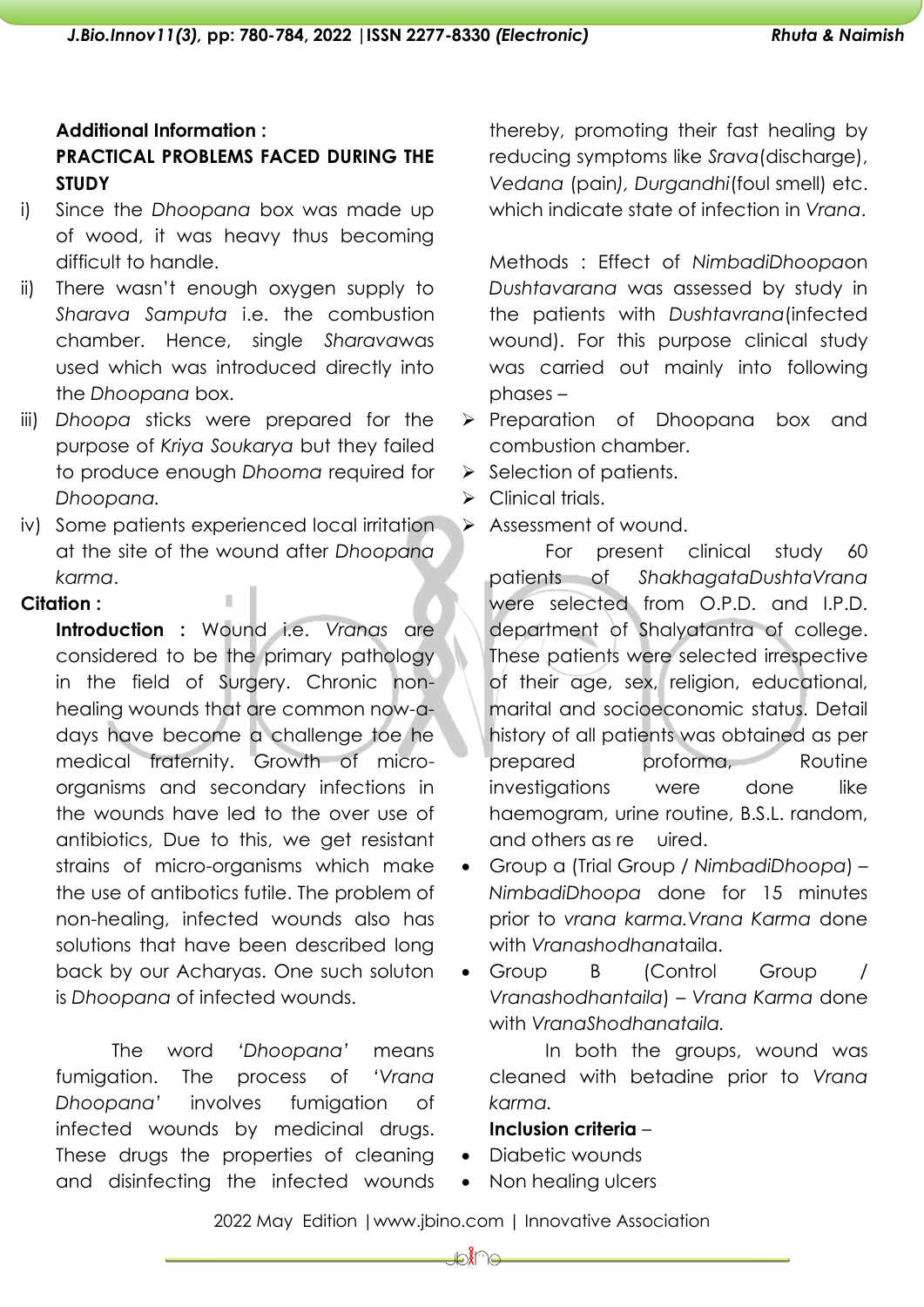- Post debridement wounds
- Infected stured wounds.
- Infected wounds with maggots
- Infected wounds due to trauma (which fail to heal within 7 days)
- Infected burn wounds.

### **Exclusion criteria –**

- Gangrenous wounds
- Septic shock patients
- Squamous cell carcinoma

# **e) Withdrawal criteria –**

1) Aggravation in symptoms within 7 days.

2) Patients who refused to continue the treatment.

The criteria of assessment for *DushtaVrana* are based on the basis of changes in the signs and symptoms of *Dushta Vrana*. The clinical sign and symptoms were noted before the treatment. After that respective therapy was given till appearance of signs for *Shudha vrana* with a maximum period of 30 days.

*Nimbadi Dhoopana was done as follows :*

1) Powders of *Nimbapatra*, *Vacha, Hinguniryas* and *SaindhavLavan* were taken in equal amount.

*Goghrita*was added to the above mixture in the same amount as that of the individual drug. All the above mentioned contents of *NimbadiDhoopa* were mixed thoroughly.

- *2)* In the combustion chamber, combustion of the above mixture was done. This resulted in the formation fumes of the *Nimbadi mixture.*
- 3) The limb (*Shakha*) bearing the infected wound was introduced inside the Dhoopana box through the 'U' shaped opening at both sides of the box.
- *4)* The combustion chamber too, was now placed inside the *Dhoopana* Box so that the infected wound was exposed to the *Nimbadi Dhoopa*. In this way, *Nimbadi Dhoopana* of the infected wound was done for 15 minutes prior to dressing.

The assessment done was as follows :

➢ Vedana (Pain) Srava (Discharge) ➢ Varna (Colour)

➢ Gandha (Smell)

- Kandu (Itching)
	- ➢ Akruti (Shape)

# **Result :Symptomwise percentage relief in both groups :**

**A) For group A i.e. Trial Group :**

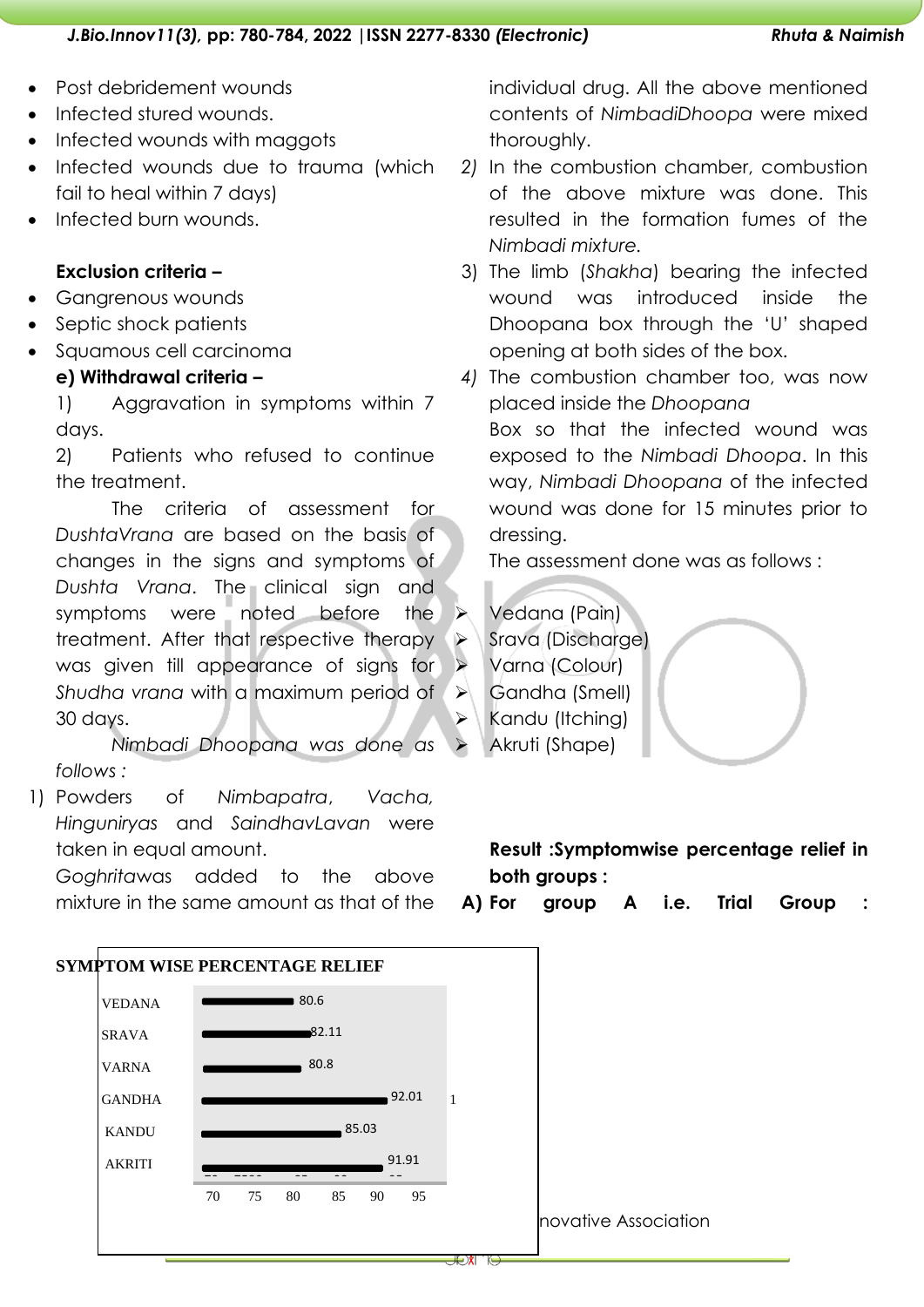#### PERCENTAGE

The above graph shows that

- ➢ 80.60% relief in *Vedana* Criterion.
- ➢ 82.11% relief in *Srava* criterion.
- ➢ 80.80% relief in *Varna* criterion.
- ➢ 92.01% relief in *Gandha* criterion.
- ➢ 85.03% relief in *Kandu* criterion.
- ➢ 91.91% relief in *Akriti* criterion for group A (Trial group)

#### **B) For group B i.e. ControlGroup :**



#### **SYMPTOM WISE PERCENTAGE RELIEF**

The above graph shows that

- ➢ 72.88% relief in *Vedana* Criterion.
- ➢ 74.39% relief in *Srava* criterion.
- ➢ 71.97% relief in *Varna* criterion.
- ➢ 89.03% relief in *Gandha* criterion.
- ➢ 83.11% relief in *Kandu* criterion.
- ➢ 87.16% relief in *Akriti* criterion for group B (Trial group)

### Disussion :

Significant results were obtained in Trial group where the wound was subjected to *Nimbadi Dhoopa*. This may be because *Dhoopa*has *Agni*, *Vayu* and *Aakash mahabhootaadhikya. Agni has* 

*Kapha* and *Kledanashaka properties while Vayu* and *Aakash have Sookshma SrotoGamitva* property. Hence, the action of the contents of *NimbodiDhoopa* takes place in every nook and corner of the *Vrana*. Anti microbial action of *Nimba,Rakshoghna* property of *Vacha.* Stimulant actin of *Hingu* and desloughing action of Saindhav lavana and *Ghrita* together result in early conversion of *Dusha Vrana* into *Shuddha Vrana.*

References:-

2022 May Edition |www.jbino.com | Innovative Association